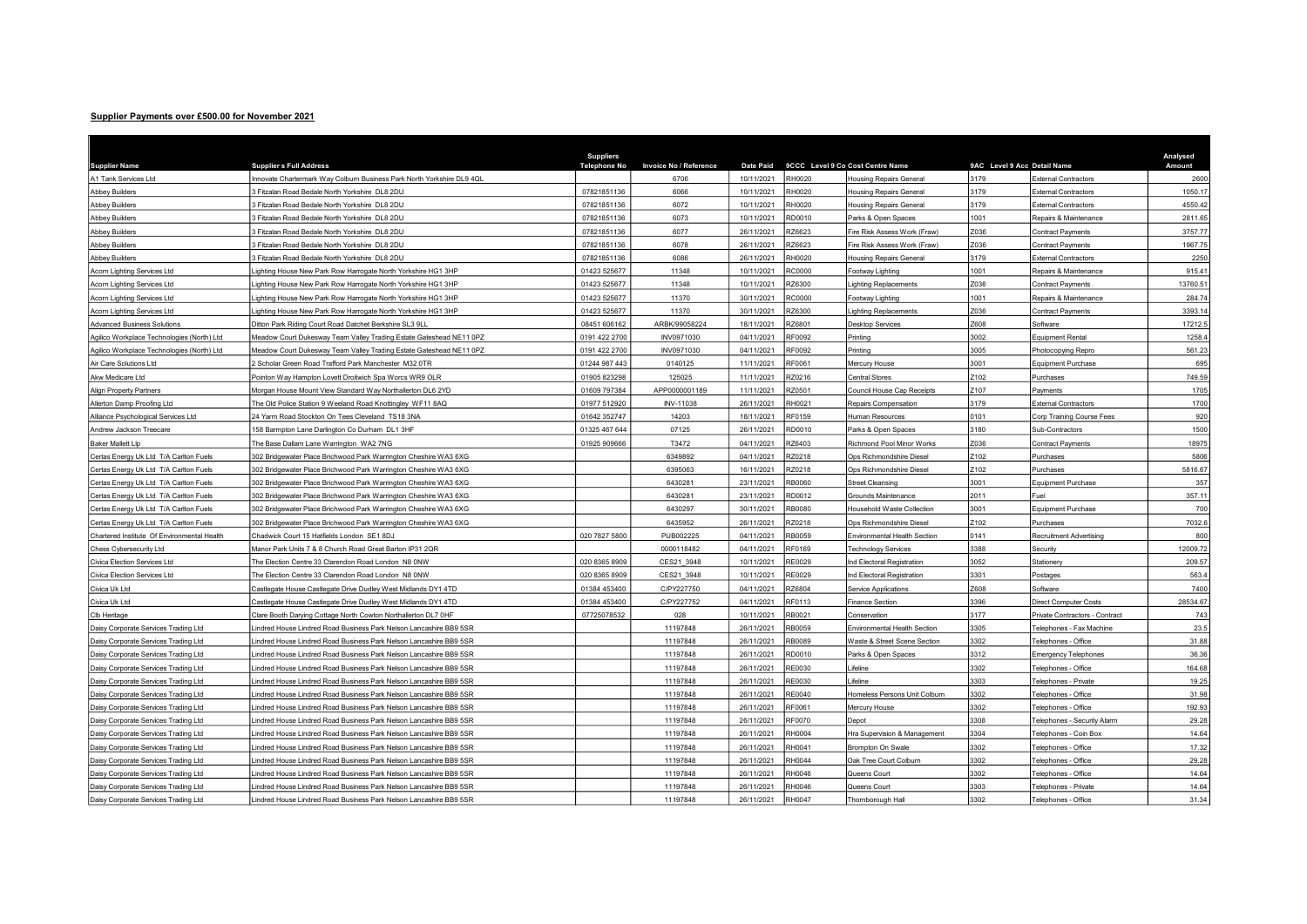|                                        |                                                                                          | <b>Suppliers</b>    |                        |                  |               |                                         |                             |                                  | Analysed |
|----------------------------------------|------------------------------------------------------------------------------------------|---------------------|------------------------|------------------|---------------|-----------------------------------------|-----------------------------|----------------------------------|----------|
| <b>Supplier Name</b>                   | <b>Suppliers Full Address</b>                                                            | <b>Telephone No</b> | Invoice No / Reference | <b>Date Paid</b> |               | 9CCC Level 9 Co Cost Centre Name        | 9AC Level 9 Acc Detail Name |                                  | Amount   |
| Daisy Corporate Services Trading Ltd   | indred House Lindred Road Business Park Nelson Lancashire BB9 5SR                        |                     | 11197848               | 26/11/2021       | RH0049        | Quakers Close                           | 3302                        | Telephones - Office              | 23.21    |
| Darlington Borough Council             | C/O Xentrall Shared Services Po Box 877 Income Team ( Ian Craig) Bayheath House TS19 1JA | 01642 528385        | 3942845                | 04/11/2021       | RF0139        | .egal                                   | 1107                        | Dbc Sla                          | 24722.75 |
| Darlington Borough Council             | C/O Xentrall Shared Services Po Box 877 Income Team (Ian Craig) Bayheath House TS19 1JA  | 01642 528385        | 4016728                | 23/11/2021       | RB0089        | <b>Naste &amp; Street Scene Section</b> | 3125                        | Aedical Fees                     | 1414.59  |
| Darlington Borough Council             | C/O Xentrall Shared Services Po Box 877 Income Team (Ian Craig) Bayheath House TS19 1JA  | 01642 528385        | 4016728                | 23/11/2021       | RD0012        | Grounds Maintenance                     | 3125                        | edical Fees                      | 825.83   |
| Darlington Borough Council             | C/O Xentrall Shared Services Po Box 877 Income Team ( lan Craig) Bayheath House TS19 1JA | 01642 528385        | 4016728                | 23/11/2021       | RF0194        | <b>Business &amp; Community</b>         | 3125                        | <b>Medical Fees</b>              | 200      |
| Darlington Borough Council             | C/O Xentrall Shared Services Po Box 877 Income Team ( Ian Craig) Bayheath House TS19 1JA | 01642 528385        | 4016728                | 23/11/2021       | RH0004        | Hra Supervision & Management            | 3125                        | <b>Medical Fees</b>              | 80       |
| Darlington Borough Council             | C/O Xentrall Shared Services Po Box 877 Income Team (Ian Craig) Bayheath House TS19 1JA  | 01642 528385        | 4016728                | 23/11/2021       | RH0029        | Maintenance & Improvement               | 3125                        | Aedical Fees                     | 269.58   |
| Darlington Borough Council             | C/O Xentrall Shared Services Po Box 877 Income Team (Ian Craig) Bayheath House TS19 1JA  | 01642 528385        | 4023660                | 23/11/2021       | RB0059        | Environmental Health Section            | 3125                        | Medical Fees                     | 180      |
| Darlington Borough Council             | C/O Xentrall Shared Services Po Box 877 Income Team ( lan Craig) Bayheath House TS19 1JA | 01642 528385        | 4023660                | 23/11/2021       | RF0087        | Senior Management Team                  | 3125                        | Medical Fees                     | 180      |
| Darlington Borough Council             | C/O Xentrall Shared Services Po Box 877 Income Team (Ian Craig) Bayheath House TS19 1JA  | 01642 528385        | 4023660                | 23/11/2021       | RF0159        | Human Resources                         | 101                         | <b>Corp Training Course Fees</b> | 975      |
| Darlington Borough Council             | C/O Xentrall Shared Services Po Box 877 Income Team (Ian Craig) Bayheath House TS19 1JA  | 01642 528385        | 4024357                | 16/11/2021       | RD0010        | Parks & Open Spaces                     | 3001                        | Equipment Purchase               | 1779.14  |
| Dennis Eagle Ltd                       | Heathcote Way Heathcote Industrial Estate Warwick CV34 6TE                               | 01926 458500        | 422333                 | 11/11/2021       | RT0000        | <b>Transport</b>                        | 2002                        | Repairs & Maintenance-Vehicles   | 646.88   |
| Dennis Eagle Ltd                       | Heathcote Way Heathcote Industrial Estate Warwick CV34 6TE                               | 01926 458500        | 422556                 | 11/11/2021       | RT0000        | <b>Transport</b>                        | 2002                        | Repairs & Maintenance-Vehicles   | 724.53   |
| Dennis Eagle Ltd                       | Heathcote Way Heathcote Industrial Estate Warwick CV34 6TE                               | 01926 458500        | 423165                 | 11/11/2021       | RT0000        | <b>Transport</b>                        | 2002                        | Repairs & Maintenance-Vehicles   | 782.22   |
| Dennis Eagle Ltd                       | Heathcote Way Heathcote Industrial Estate Warwick CV34 6TE                               | 01926 458500        | 423167                 | 11/11/2021       | RT0000        | Transport                               | 2002                        | Repairs & Maintenance-Vehicles   | 824.22   |
| Dennis Eagle Ltd                       | leathcote Way Heathcote Industrial Estate Warwick CV34 6TE                               | 01926 458500        | 425427                 | 23/11/2021       | RT0000        | Transport                               | 2002                        | Repairs & Maintenance-Vehicles   | 1327.16  |
| Dennis Eagle Ltd                       | leathcote Way Heathcote Industrial Estate Warwick CV34 6TE                               | 01926 458500        | 425431                 | 23/11/2021       | RT0000        | Transport                               | 2002                        | Repairs & Maintenance-Vehicles   | 1286.87  |
| Diamond Commercial Cleaning            | Office 7 Technology Court Newton Aycliffe DL5 6DQ                                        | 01325 301000        | 8636                   | 23/11/2021       | RH0046        | Queens Court                            | 3180                        | Sub-Contractors                  | 530      |
| Diamond Commercial Cleaning            | Office 7 Technology Court Newton Aycliffe DL5 6DQ                                        | 01325 301000        | 8636                   | 23/11/2021       | RH0049        | <b>Quakers Close</b>                    | 3180                        | Sub-Contractors                  | 530      |
| Digital Remit Limited                  | Ground Floor 129 Kennington Park Road London SE11 4JJ                                    | 01865 600906        | 2021102201             | 16/11/2021       | RF0194        | <b>Business &amp; Community</b>         | 3124                        | <b>Consultancy Fees</b>          | 6750     |
| <b>Dulux Decorator Centres</b>         | Manchester Road Altrincham Cheshire WA14 5PG                                             | 01619 683 030       | SI18003192             | 04/11/2021       | RH0021        | Repairs Compensation                    | 1023                        | Decoration Allowance             | 642.66   |
| Eastern Shires Purchasing Organisation | Barnsdale Way Grove Park Enderby Leicester LE19 1ES                                      | 0116 265 7884       | G1185791               | 26/11/2021       | RB0030        | Cemeteries                              | 051                         | Gas                              | 39.44    |
| Eastern Shires Purchasing Organisation | arnsdale Way Grove Park Enderby Leicester LE19 1ES                                       | 0116 265 7884       | G1185791               | 26/11/2021       | RE0040        | Iomeless Persons Unit Colburn           | 051                         | Gas                              | 126.05   |
| Eastern Shires Purchasing Organisation | Barnsdale Way Grove Park Enderby Leicester LE19 1ES                                      | 0116 265 7884       | G1185791               | 26/11/2021       | RF0061        | Mercury House                           | 1051                        | Gas                              | 287.57   |
| Eastern Shires Purchasing Organisation | Barnsdale Way Grove Park Enderby Leicester LE19 1ES                                      | 0116 265 7884       | G1185791               | 26/11/2021       | <b>RF0070</b> | Depot                                   | 1051                        | Gas                              | 253.08   |
| Eastern Shires Purchasing Organisation | larnsdale Way Grove Park Enderby Leicester LE19 1ES                                      | 0116 265 7884       | G1185791               | 26/11/2021       | RH0041        | Brompton On Swale                       | 1051                        | Gas                              | 35.67    |
| Eastern Shires Purchasing Organisation | Barnsdale Way Grove Park Enderby Leicester LE19 1ES                                      | 0116 265 7884       | G1185791               | 26/11/2021       | RH0043        | Noels Court Catterick Village           | 1051                        | Gas                              | 288.05   |
| Eastern Shires Purchasing Organisation | 3arnsdale Way Grove Park Enderby Leicester LE19 1ES                                      | 0116 265 7884       | G1185791               | 26/11/2021       | RH0044        | <b>Jak Tree Court Colburn</b>           | 1051                        | Gas                              | 453.21   |
| Eastern Shires Purchasing Organisation | arnsdale Way Grove Park Enderby Leicester LE19 1ES                                       | 0116 265 7884       | G1185791               | 26/11/2021       | RH0046        | Queens Court                            | 1051                        | <b>as</b>                        | 556.68   |
| Eastern Shires Purchasing Organisation | arnsdale Way Grove Park Enderby Leicester LE19 1ES                                       | 0116 265 7884       | G1185791               | 26/11/2021       | RH0047        | Thornborough Hall                       | 051                         | ias                              | 369.59   |
| <b>Epower Trucks</b>                   | Jnit 167 Hawksley Court Oldham OL8 4PQ                                                   | 0616269628          | 30133                  | 30/11/2021       | RZ6201        | Waste Management                        | Z036                        | <b>Contract Payments</b>         | 18250    |
| F B Building Contractors Ltd           | F B House Northgate Guisborough Redcar & Cleveland TS14 6JU                              | 01287 652240        | 100110                 | 04/11/2021       | RZ6603        | Adaptations                             | Z036                        | <b>Contract Payments</b>         | 1110     |
| <b>Full Stop Fitness</b>               | Rvan Rutherford 7 Birch Close Scotton Catterick Garrison DL9 3RG                         | 07964372625         | FSF0036                | 16/11/2021       | RD0001        | <b>Healthy Horizons</b>                 | 3124                        | Consultancy Fees                 | 1268.01  |
| <b>G2 Recruitment Solutions</b>        | 2nd Floor Holborn Hall 100 Gravs Inn Road London WC1X 8AL                                | 01179689000         | 90483                  | 04/11/2021       | RE0041        | Homelessness Prevention                 | 0007                        | Agency & Contracted Staff        | 1232.5   |
| <b>G2 Recruitment Solutions</b>        | 2nd Floor Holborn Hall 100 Grays Inn Road London WC1X 8AL                                | 01179689000         | 90485                  | 04/11/2021       | RE0041        | Iomelessness Prevention                 | 0007                        | Agency & Contracted Staff        | 1346.56  |
| <b>G2 Recruitment Solutions</b>        | 2nd Floor Holborn Hall 100 Gravs Inn Road London WC1X 8AL                                | 01179689000         | 90809                  | 10/11/2021       | RE0041        | <b>Homelessness Prevention</b>          | 0007                        | Agency & Contracted Staff        | 1402.5   |
| <b>G2 Recruitment Solutions</b>        | Ind Floor Holborn Hall 100 Grays Inn Road London WC1X 8AL                                | 01179689000         | 90811                  | 10/11/2021       | RB0059        | Invironmental Health Section            | 0007                        | Agency & Contracted Staff        | 3225     |
| <b>G2 Recruitment Solutions</b>        | 2nd Floor Holborn Hall 100 Grays Inn Road London WC1X 8AL                                | 01179689000         | 90812                  | 10/11/2021       | RE0041        | Homelessness Prevention                 | 0007                        | Agency & Contracted Staff        | 1293.44  |
| <b>G2 Recruitment Solutions</b>        | 2nd Floor Holborn Hall 100 Grays Inn Road London WC1X 8AL                                | 01179689000         | 91212                  | 16/11/2021       | RE0041        | <b>Homelessness Prevention</b>          | 0007                        | Agency & Contracted Staff        | 1385.5   |
| <b>G2 Recruitment Solutions</b>        | 2nd Floor Holborn Hall 100 Grays Inn Road London WC1X 8AL                                | 01179689000         | 91213                  | 16/11/2021       | RE0041        | Iomelessness Prevention                 | 0007                        | Agency & Contracted Staff        | 1179.75  |
| <b>G2 Recruitment Solutions</b>        | 2nd Floor Holborn Hall 100 Grays Inn Road London WC1X 8AL                                | 01179689000         | 91214                  | 16/11/2021       | RE0041        | Iomelessness Prevention                 | 0007                        | Agency & Contracted Staff        | 1298.56  |
| <b>G2 Recruitment Solutions</b>        | 2nd Floor Holborn Hall 100 Grays Inn Road London WC1X 8AL                                | 01179689000         | 91532                  | 23/11/2021       | RE0041        | Iomelessness Prevention                 | 0007                        | Agency & Contracted Staff        | 1394     |
| <b>G2 Recruitment Solutions</b>        | 2nd Floor Holborn Hall 100 Grays Inn Road London WC1X 8AL                                | 01179689000         | 91533                  | 23/11/2021       | RE0041        | Iomelessness Prevention                 | 0007                        | Agency & Contracted Staff        | 1419     |
| <b>G2 Recruitment Solutions</b>        | 2nd Floor Holborn Hall 100 Grays Inn Road London WC1X 8AL                                | 01179689000         | 91534                  | 26/11/2021       | RB0059        | Environmental Health Section            | 0007                        | Agency & Contracted Staff        | 1627.12  |
| <b>G2 Recruitment Solutions</b>        | 2nd Floor Holborn Hall 100 Grays Inn Road London WC1X 8AL                                | 01179689000         | 91535                  | 23/11/2021       | RE0041        | Homelessness Prevention                 | 0007                        | Agency & Contracted Staff        | 1330.88  |
| Granicus                               | 408 St Peter Street Suite 600 Saint Paul Mn55102 USA                                     | 0207 993 5595       | 145131                 | 04/11/2021       | RF0169        | Fechnology Services                     | 3393                        | Web                              | 909      |
| Granicus                               | 408 St Peter Street Suite 600 Saint Paul Mn55102 USA                                     | 0207 993 5595       | 145783                 | 18/11/2021       | RF0169        | <b>Fechnology Services</b>              | 3396                        | <b>Direct Computer Costs</b>     | 909      |
| Hambleton Distirct Council             | Civic Centre Stonecross Northallerton North Yorkshire DL6 2UU                            | 01609 767177        | 7032942                | 11/11/2021       | RE0012        | <b>Housing Enabling</b>                 | 3590                        | <b>Housing Reports</b>           | 7500     |
| <b>Hartforth Homes Limited</b>         | Parkhill Studios Walton Road Wetherby West Yorkshire LS22 5DZ                            | 07794357668         | <b>HH-SI-0049</b>      | 23/11/2021       | RB0020        | Planning Policy                         | 3532                        | Grants                           | 55250    |
| Hays Specialist Recruitment Ltd        | Hays House 40-44 Commbe Road New Malden Surrey KT3 4QF                                   |                     | 1011558615             | 04/11/2021       | RF0087        | Senior Management Team                  | 0007                        | Agency & Contracted Staff        | 825      |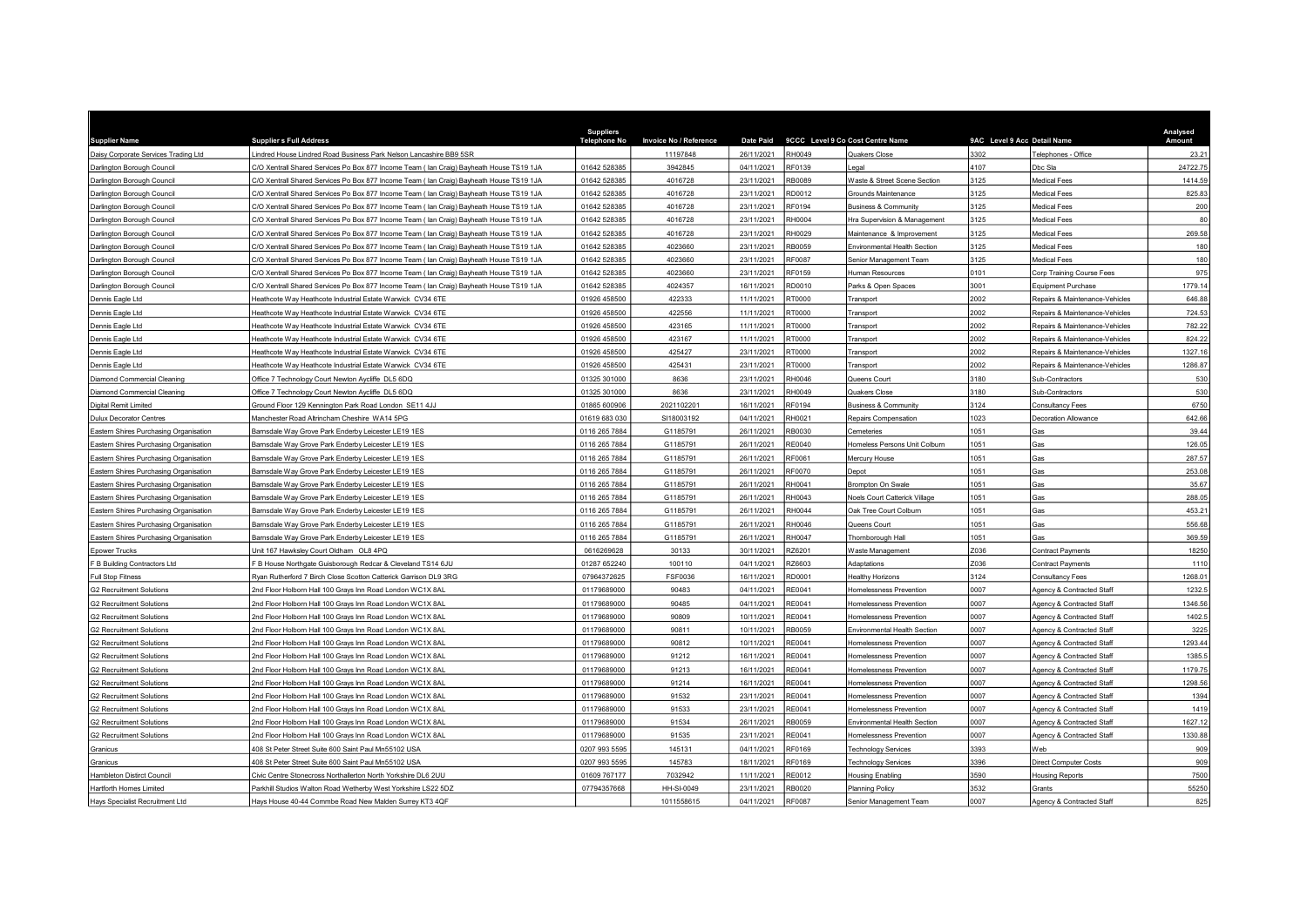| <b>Supplier Name</b>                  | <b>Suppliers Full Address</b>                                                              | <b>Suppliers</b><br>Telephone No | <b>Invoice No / Reference</b> | <b>Date Paid</b>            | 9CCC Level 9 Co Cost Centre Name | 9AC Level 9 Acc Detail Name |                                | Analysed<br>Amount |
|---------------------------------------|--------------------------------------------------------------------------------------------|----------------------------------|-------------------------------|-----------------------------|----------------------------------|-----------------------------|--------------------------------|--------------------|
| Howell Film                           | Enterprise House Harmire Enterprise Park Barnard Castle DL12 8XT                           |                                  | 1601                          | 18/11/2021<br><b>RF0194</b> | <b>Business &amp; Community</b>  | 3124                        | Consultancy Fees               | 1395               |
| Hsl Compliance Ltd                    | Alton House Alton Business Park Alton Road Ross On Wye HR9 5BP                             | 0845 604 6729                    | 0000094483                    | 26/11/2021<br>RB0030        | emeteries:                       | 1001                        | Repairs & Maintenance          | 27.89              |
| Hsl Compliance Ltd                    | Alton House Alton Business Park Alton Road Ross On Wye HR9 5BP                             | 0845 604 6729                    | 0000094483                    | 26/11/2021<br><b>RC0050</b> | Pest Control                     | 1001                        | Repairs & Maintenance          | 27.89              |
| Hsl Compliance Ltd                    | Alton House Alton Business Park Alton Road Ross On Wye HR9 5BP                             | 0845 604 6729                    | 0000094483                    | 26/11/2021<br>RE0040        | Iomeless Persons Unit Colburn    | 1001                        | Repairs & Maintenance          | 62.7               |
| Hsl Compliance Ltd                    | Alton House Alton Business Park Alton Road Ross On Wye HR9 5BP                             | 0845 604 6729                    | 0000094483                    | <b>RE0090</b><br>26/11/2021 | <b>Public Conveniences</b>       | 1001                        | Repairs & Maintenance          | 421.35             |
| Hsl Compliance Ltd                    | Alton House Alton Business Park Alton Road Ross On Wye HR9 5BP                             | 0845 604 6729                    | 0000094483                    | 26/11/2021<br><b>RF0070</b> | Depot                            | 1001                        | Repairs & Maintenance          | 89.07              |
| Hsl Compliance Ltd                    | Alton House Alton Business Park Alton Road Ross On Wye HR9 5BP                             | 0845 604 6729                    | 0000094483                    | 26/11/2021<br>RH0041        | <b>Brompton On Swale</b>         | 1001                        | Repairs & Maintenance          | 27.89              |
| Hsl Compliance Ltd                    | Alton House Alton Business Park Alton Road Ross On Wye HR9 5BP                             | 0845 604 6729                    | 0000094483                    | 26/11/2021<br><b>RH0043</b> | Noels Court Catterick Village    | 1001                        | Repairs & Maintenance          | 34.89              |
| Hsl Compliance Ltd                    | Alton House Alton Business Park Alton Road Ross On Wye HR9 5BP                             | 0845 604 6729                    | 0000094483                    | 26/11/2021<br>RHOO44        | Oak Tree Court Colburn           | 1001                        | Repairs & Maintenance          | 34.89              |
| Hsl Compliance Ltd                    | Alton House Alton Business Park Alton Road Ross On Wye HR9 5BP                             | 0845 604 6729                    | 0000094483                    | 26/11/2021<br>RH0045        | Barton                           | 1001                        | Repairs & Maintenance          | 27.89              |
| Hsl Compliance Ltd                    | Alton House Alton Business Park Alton Road Ross On Wye HR9 5BP                             | 0845 604 6729                    | 0000094483                    | 26/11/2021<br><b>RH0046</b> | Queens Court                     | 1001                        | Repairs & Maintenance          | 24.89              |
| Hsl Compliance Ltd                    | Alton House Alton Business Park Alton Road Ross On Wye HR9 5BP                             | 0845 604 6729                    | 0000094483                    | RH0047<br>26/11/2021        | Thornborough Hall                | 1001                        | Repairs & Maintenance          | 34.89              |
| Hsl Compliance Ltd                    | Alton House Alton Business Park Alton Road Ross On Wye HR9 5BP                             | 0845 604 6729                    | 0000094483                    | 26/11/2021<br>RH0049        | Quakers Close                    | 1001                        | Repairs & Maintenance          | 24.89              |
| Inland Revenue Ao Cumbernauld         | nland Revenue Accounts Office St Mungo'S Road Cumbernauld Glasgow G70 6BR                  |                                  | OCTOBER 2021                  | <b>RF0158</b><br>16/11/2021 | Payroll                          | 0025                        | Apprenticeship Levy            | 1052               |
| Institute Of Licensing (Events) Ltd   | Accounts Department Ridgeway Upper Milton Wells BA5 3AH                                    |                                  | EVE34368                      | 16/11/2021<br>RF0150        | earning & Development            | 0113                        | Qual Training Exam & Other Exp | 950                |
| H Mechanical Services Ltd             | Jnit 3 Douglas Close Preston Farm Business Park Stokton On Tees TS18 3SB                   | 01642 614641                     | <b>INV-2037</b>               | 26/11/2021<br>RH0020        | lousing Repairs General          | 3179                        | <b>External Contractors</b>    | 569.               |
| H Mechanical Services Ltd             | Unit 3 Douglas Close Preston Farm Business Park Stokton On Tees TS18 3SB                   | 01642 614641                     | <b>INV-2037</b>               | 26/11/2021<br>RH0049        | <b>Quakers Close</b>             | 1001                        | Repairs & Maintenance          | 196                |
| Kier Services Ltd                     | T/A Kier Services Maintenance East Thorncliffe Hall Newton Chambers Road Sheffield S35 2PH | 0333 005 0499                    | 10271624                      | 10/11/2021<br>RZ6604        | Rewiring                         | Z036                        | Contract Payments              | 14160.2            |
| Kier Services Ltd                     | T/A Kier Services Maintenance East Thorncliffe Hall Newton Chambers Road Sheffield S35 2PH | 0333 005 0499                    | 10271624                      | 10/11/2021<br>RZ6606        | New Bathroom                     | Z036                        | Contract Payments              | 28719.03           |
| Kier Services Ltd                     | F/A Kier Services Maintenance East Thorncliffe Hall Newton Chambers Road Sheffield S35 2PH | 0333 005 0499                    | 10271624                      | 10/11/2021<br>RZ6621        | <b>Boiler Replacement</b>        | Z036                        | <b>Contract Payments</b>       | 15964.63           |
| Kier Services Ltd                     | F/A Kier Services Maintenance East Thorncliffe Hall Newton Chambers Road Sheffield S35 2PH | 0333 005 0499                    | 10271624                      | 10/11/2021<br>RZ6623        | Fire Risk Assess Work (Fraw)     | 2036                        | Contract Payments              | 16787.97           |
| Kier Services Ltd                     | [/A Kier Services Maintenance East Thorncliffe Hall Newton Chambers Road Sheffield S35 2PH | 0333 005 0499                    | 10271624                      | 10/11/2021<br>RZ6627        | Preliminaries / Management       | 7036                        | Contract Payments              | 7450.51            |
| Kier Services Ltd                     | /A Kier Services Maintenance East Thorncliffe Hall Newton Chambers Road Sheffield S35 2PH  | 0333 005 0499                    | 10271624                      | 10/11/2021<br>RZ6636        | Sheltered Housing                | 2036                        | Contract Payments              | 1778               |
| Kier Services Ltd                     | T/A Kier Services Maintenance East Thorncliffe Hall Newton Chambers Road Sheffield S35 2PH | 0333 005 0499                    | 10271624                      | RZ6643<br>10/11/2021        | Quaker Close Heating Upgrade     | Z036                        | <b>Contract Payments</b>       | 1928.44            |
| Kier Services Ltd                     | T/A Kier Services Maintenance East Thorncliffe Hall Newton Chambers Road Sheffield S35 2PH | 0333 005 0499                    | 10271646                      | RH0020<br>04/11/2021        | <b>Housing Repairs General</b>   | 1025                        | Void Repairs                   | 29655.18           |
| Kier Services Ltd                     | F/A Kier Services Maintenance East Thorncliffe Hall Newton Chambers Road Sheffield S35 2PH | 0333 005 0499                    | 10271646                      | 04/11/2021<br>RH0020        | <b>Housing Repairs General</b>   | 3179                        | <b>External Contractors</b>    | 1505.93            |
| Killgerm Chemicals                    | Wakefield Road Ossett West Yorkshire WF5 9NJ                                               | 01924 268400                     | SI02-0336170                  | 30/11/2021<br>RC0050        | Pest Control                     | 3011                        | Baits & Poisons                | 541.96             |
| Lloyds Bank Cardnet                   | 25 Gresham Street London EC2V 7HN                                                          |                                  | 353070381                     | 24/11/2021<br>RF0002        | Nndr Cost Of Collection          | 3172                        | <b>Bank Charges</b>            | 130                |
| Lloyds Bank Cardnet                   | 25 Gresham Street London EC2V 7HN                                                          |                                  | 540436505760231               | 04/11/2021<br>RF0022        | <b>Bank Charges</b>              | 3172                        | <b>Bank Charges</b>            | 2517.09            |
| M A Cleaning Group Ltd                | 12 Ruskin Drive Morcambe LA4 6EZ                                                           | 07507468206                      | <b>INV000467</b>              | RE0040<br>04/11/2021        | Iomeless Persons Unit Colburn    | 1109                        | Contract Cleaning              | 500                |
| Martyn Goldsbrough Forestry & Fencing | The Old Brokes Farmhouse Brokes Richmond North Yorkshire DL11 6DD                          | 07919984647                      | 237                           | 16/11/2021<br>RB0040        | <b>Closed Churchyards</b>        | 1001                        | Repairs & Maintenance          | 3600               |
| M W Waste Drainage Support Services   | ow Hang Bank Depot Melsonby Richmond North Yorkshire DL10 5NQ                              | 01325 377860                     | 16631                         | 11/11/2021<br>RT0000        | Transport                        | 2020                        | Vehicle Consumables            | 515                |
| M W Waste Drainage Support Services   | ow Hang Bank Depot Melsonby Richmond North Yorkshire DL10 5NQ                              | 01325 377860                     | 16716                         | 11/11/2021<br>RT0000        | Transport                        | 2020                        | Vehicle Consumables            | 580                |
| Nec Software Solutions Uk Ltd         | Ist Floor Imex Centre 575-599 Maxted Road Hemel Hempstead Herts HP2 7DX                    | 01442 768445                     | 91453543                      | 04/11/2021<br>RE0059        | Revenues & Benefits              | 124                         | Consultancy Fees               | 1100               |
| Nec Software Solutions Uk Ltd         | Ist Floor Imex Centre 575-599 Maxted Road Hemel Hempstead Herts HP2 7DX                    | 01442 768445                     | 91454101                      | 18/11/2021<br>RE0059        | Revenues & Benefits              | 3124                        | Consultancy Fees               | 825.0              |
| Nec Software Solutions Uk Ltd         | 1st Floor Imex Centre 575-599 Maxted Road Hemel Hempstead Herts HP2 7DX                    | 01442 768445                     | 91454238                      | RZ6804<br>23/11/2021        | Service Applications             | Z608                        | Software                       | 1100               |
| New Auto Ltd T/A Mogo                 | 9 Springlakes Trading Estate Deadbrooke Lane Aldershot GU12 4UH                            |                                  | T32024                        | 04/11/2021<br>RC0030        | Hackney Carriage & Private Lic   | 3151                        | Hackney Carriage Licence Exp   | 1590.              |
| Nominet Uk                            | Minerva House Edmund Halley Road Oxford Science Park Oxford OX4 4DQ                        | 01865 332211                     | 0000002688                    | 04/11/2021<br>RF0169        | Technology Services              | 3389                        | Communications                 | 1009.6             |
| North Yorkshire County Council        | Central Financial Services Business Unit County Hall Northallerton DL7 8AL                 |                                  | 220002972                     | 23/11/2021<br><b>RF0140</b> | and Charges                      | 3662                        | Payments Nycc                  | 1234.7             |
| North Yorkshire County Council        | Central Financial Services Business Unit County Hall Northallerton DL7 8AL                 |                                  | 410006363                     | <b>RE0059</b><br>23/11/2021 | Revenues & Benefits              | 3062                        | Reprographics Nycc             | 787.8              |
| North Yorkshire County Council        | Central Financial Services Business Unit County Hall Northallerton DL7 8AL                 |                                  | 410006364                     | 23/11/2021<br>RE0059        | Revenues & Benefits              | 3062                        | Reprographics Nycc             | 660.               |
| North Yorkshire Timber Co Ltd         | Standard House Thurston Road Northallerton Business Park Northallerton DL6 2NA             | 01609 775390                     | 6003/307744                   | 26/11/2021<br>RZ0216        | <b>Central Stores</b>            | 2102                        | Purchases                      | 1184.39            |
| Park Now Limited                      | Ground Floor East Maplewood Chinesham Park Basingstoke Hampshire RG24 8YB                  | 01256 869600                     | R211031-210                   | RB0100<br>11/11/2021        | Charging For Car Parking         | 3179                        | <b>External Contractors</b>    | 659.26             |
| Peart Access Ramps Ltd                | Baltic Street Hartlepool TS25 1PW                                                          | 01429 852152                     | 402692                        | 04/11/2021<br>RZ6701        | Disabled Facilities Grants       | Z450                        | Capital Grants                 | 3997               |
| Prism Medical Uk                      | Unit 4 Jubilee Business Park Jubilee Way Grange Moor Wakefield West Yorkshire WF4 4TD      | 01422 260011                     | 5490090                       | 04/11/2021<br>RZ6701        | Disabled Facilities Grants       | Z450                        | Capital Grants                 | 12821.6            |
| Proportion Marketing Limited          | Suite8 Springboard Business Centre Ellerbeck Way Stokesley TS9 5JZ                         | 01642 715310                     | 2446                          | RF0194<br>10/11/2021        | <b>Business &amp; Community</b>  | 3124                        | Consultancy Fees               | 3590               |
| Razorblue Ltd                         | 2 Bailey Court Colburn Business Park North Yorkshire DL9 4QL                               | 0845 8621500                     | 1378057                       | 10/11/2021<br>RF0169        | Technology Services              | 0007                        | Agency & Contracted Staf       | 1575               |
| Resource Management Solutions         | 3 Victoria Road Darlington Co Durham DL1 5SJ                                               | 01325 389333                     | 52649                         | 26/11/2021<br><b>RB0080</b> | lousehold Waste Collection       | 0007                        | Agency & Contracted Staff      | 712.6              |
| Resource Management Solutions         | 3 Victoria Road Darlington Co Durham DL1 5SJ                                               | 01325 389333                     | 52679                         | <b>RB0080</b><br>26/11/2021 | Household Waste Collection       | 0007                        | Agency & Contracted Staff      | 1232.8             |
| Resource Management Solutions         | 3 Victoria Road Darlington Co Durham DL1 5SJ                                               | 01325 389333                     | 52702                         | 10/11/2021<br><b>RB0080</b> | Household Waste Collection       | 0007                        | Agency & Contracted Staff      | 1173.24            |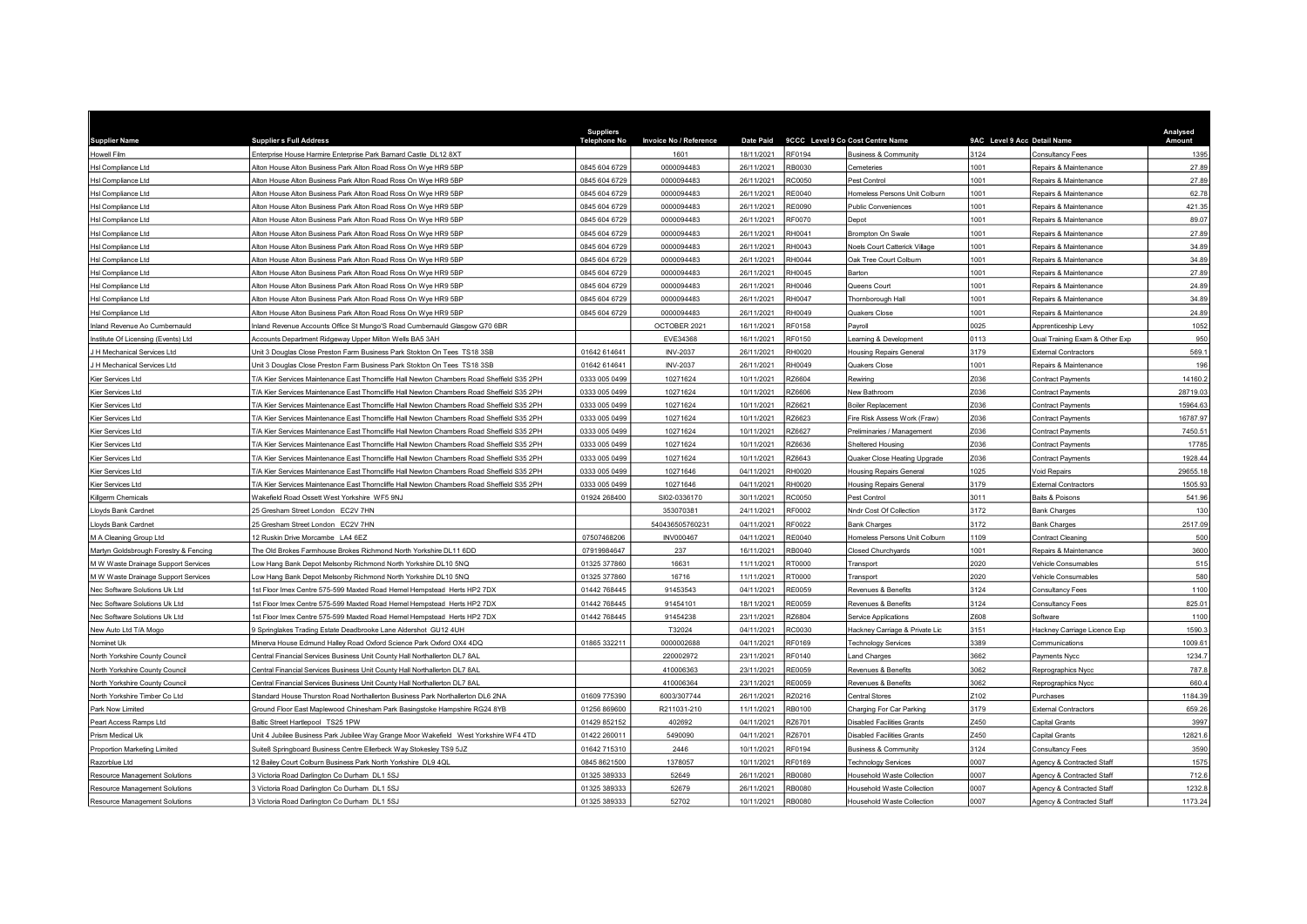| <b>Supplier Name</b>          | <b>Suppliers Full Address</b>                                                         | <b>Suppliers</b><br>Telephone No | Invoice No / Reference | <b>Date Paid</b> |               | 9CCC Level 9 Co Cost Centre Name     | 9AC Level 9 Acc Detail Name |                                | Analysed<br>Amount |
|-------------------------------|---------------------------------------------------------------------------------------|----------------------------------|------------------------|------------------|---------------|--------------------------------------|-----------------------------|--------------------------------|--------------------|
| Resource Management Solutions | 3 Victoria Road Darlington Co Durham DL1 5SJ                                          | 01325 389333                     | 52741                  | 10/11/2021       | RB0080        | Household Waste Collection           | 0007                        | Agency & Contracted Staff      | 895.28             |
| Resource Management Solutions | Victoria Road Darlington Co Durham DL1 5SJ                                            | 01325 389333                     | 52799                  | 30/11/2021       | <b>RB0080</b> | <b>Household Waste Collection</b>    | 0007                        | Agency & Contracted Staff      | 938.6              |
| R & J Farrow Limited          | River House Gatherley Road Ind Est Brompton On Swale Richmond North Yorkshire DL107JQ | 07831245120                      | <b>INV45839</b>        | 04/11/2021       | RB0060        | Street Cleansing                     | 3180                        | <b>Sub-Contractors</b>         | 200                |
| R & J Farrow Limited          | River House Gatherley Road Ind Est Brompton On Swale Richmond North Yorkshire DL107JQ | 07831245120                      | <b>INV45839</b>        | 04/11/2021       | H0020         | <b>Housing Repairs General</b>       | 1025                        | oid Repairs                    | 35                 |
| R & J Farrow Limited          | River House Gatherley Road Ind Est Brompton On Swale Richmond North Yorkshire DL107JQ | 07831245120                      | <b>INV45839</b>        | 04/11/2021       | RH0020        | <b>Housing Repairs General</b>       | 3179                        | <b>External Contractors</b>    | 581.6              |
| Royal Mail                    | Payment Processing Centre Rowland Hill House Boythorpe Road Chesterfield S49 1HQ      |                                  | 9063873174             | 26/11/2021       | RB0001        | Street Naming & Numbering            | 3301                        | Postages                       | 0.88               |
| Royal Mail                    | Payment Processing Centre Rowland Hill House Boythorpe Road Chesterfield S49 1HQ      |                                  | 9063873174             | 26/11/2021       | RB0019        | Development Management Section       | 3301                        | Postages                       | 251.93             |
| Royal Mail                    | Payment Processing Centre Rowland Hill House Boythorpe Road Chesterfield S49 1HQ      |                                  | 9063873174             | 26/11/2021       | RB0059        | Environmental Health Section         | 3301                        | Postages                       | 106.36             |
| Royal Mail                    | Payment Processing Centre Rowland Hill House Boythorpe Road Chesterfield S49 1HQ      |                                  | 9063873174             | 26/11/2021       | RB0089        | Waste & Street Scene Section         | 3301                        | Postages                       | 57.06              |
| Royal Mail                    | Payment Processing Centre Rowland Hill House Boythorpe Road Chesterfield S49 1HQ      |                                  | 9063873174             | 26/11/2021       | RD0019        | Open Space & Amenities Section       | 3301                        | <b>Postages</b>                | 20.68              |
| Royal Mail                    | Payment Processing Centre Rowland Hill House Boythorpe Road Chesterfield S49 1HQ      |                                  | 9063873174             | 26/11/2021       | <b>RE0008</b> | Supported Housing                    | 3301                        | Postages                       | 33.05              |
| Royal Mail                    | Payment Processing Centre Rowland Hill House Boythorpe Road Chesterfield S49 1HQ      |                                  | 9063873174             | 26/11/2021       | RE0020        | <b>District Elections</b>            | 3301                        | Postages                       | 44.06              |
| Royal Mail                    | Payment Processing Centre Rowland Hill House Boythorpe Road Chesterfield S49 1HQ      |                                  | 9063873174             | 26/11/2021       | RE0041        | Homelessness Prevention              | 3301                        | Postages                       | 4.83               |
| Royal Mail                    | Payment Processing Centre Rowland Hill House Boythorpe Road Chesterfield S49 1HQ      |                                  | 9063873174             | 26/11/2021       | RE0059        | Revenues & Benefits                  | 3301                        | Postages                       | 251.84             |
| Royal Mail                    | Payment Processing Centre Rowland Hill House Boythorpe Road Chesterfield S49 1HQ      |                                  | 9063873174             | 26/11/2021       | RF0029        | Democratic Services                  | 3301                        | Postages                       | 12.61              |
| Royal Mail                    | Payment Processing Centre Rowland Hill House Boythorpe Road Chesterfield S49 1HQ      |                                  | 9063873174             | 26/11/2021       | RF0087        | Senior Management Team               | 3301                        | ostages                        | 8.36               |
| Royal Mail                    | Payment Processing Centre Rowland Hill House Boythorpe Road Chesterfield S49 1HQ      |                                  | 9063873174             | 26/11/2021       | RF0099        | <b>Business Support</b>              | 3301                        | Postages                       | 127.16             |
| Royal Mail                    | Payment Processing Centre Rowland Hill House Boythorpe Road Chesterfield S49 1HQ      |                                  | 9063873174             | 26/11/2021       | RF0109        | <b>Customer Services</b>             | 3301                        | Postages                       | 2.2                |
| Royal Mail                    | Payment Processing Centre Rowland Hill House Boythorpe Road Chesterfield S49 1HQ      |                                  | 9063873174             | 26/11/2021       | RF0113        | <b>Finance Section</b>               | 3301                        | Postages                       | 2.2                |
| Royal Mail                    | Payment Processing Centre Rowland Hill House Boythorpe Road Chesterfield S49 1HQ      |                                  | 9063873174             | 26/11/2021       | RF0139        | egal                                 | 3301                        | Postages                       | 4.07               |
| Royal Mail                    | Payment Processing Centre Rowland Hill House Boythorpe Road Chesterfield S49 1HQ      |                                  | 9063873174             | 26/11/2021       | RF0159        | Human Resources                      | 3301                        | Postages                       | 25.19              |
| Royal Mail                    | Payment Processing Centre Rowland Hill House Boythorpe Road Chesterfield S49 1HQ      |                                  | 9063873174             | 26/11/2021       | RF0169        | <b>Technology Services</b>           | 3301                        | Postages                       | 2.64               |
| Royal Mail                    | Payment Processing Centre Rowland Hill House Boythorpe Road Chesterfield S49 1HQ      |                                  | 9063873174             | 26/11/2021       | RF0194        | <b>Business &amp; Community</b>      | 3301                        | Postages                       | 20.24              |
| Royal Mail                    | Payment Processing Centre Rowland Hill House Boythorpe Road Chesterfield S49 1HQ      |                                  | 9063873174             | 26/11/2021       | RH0004        | Hra Supervision & Management         | 3301                        | Postages                       | 237.49             |
| Scarborough Borough Council   | Dept Of Corporate Services Town Hall St Nicholas Street Scarborough YO11 2HG          | 01723 372351                     | 9010177767             | 18/11/2021       | RE0027        | Police Commis Elections              | 3001                        | <b>Equipment Purchase</b>      | 930                |
| S C Electrics                 | <b>I'Anson Road Richmond North Yorkshire DL10 4LN</b>                                 | 07802188835                      | 12189                  | 18/11/2021       | RH0044        | Oak Tree Court Colburn               | 1001                        | Repairs & Maintenance          | 6707.39            |
| S C Electrics                 | 9 l'Anson Road Richmond North Yorkshire DL10 4LN                                      | 07802188835                      | 12193                  | 10/11/2021       | RH0043        | Noels Court Catterick Village        | 1001                        | Repairs & Maintenance          | 969.94             |
| S C Electrics                 | ll'Anson Road Richmond North Yorkshire DL10 4LN                                       | 07802188835                      | 12209                  | 16/11/2021       | RH0020        | <b>Housing Repairs General</b>       | 3179                        | External Contractors           | 3077.14            |
| S C Electrics                 | ll'Anson Road Richmond North Yorkshire DL10 4LN                                       | 07802188835                      | 12209                  | 16/11/2021       | RH0051        | Lighting Of Flats                    | 1001                        | Repairs & Maintenance          | 445.65             |
| S C Electrics                 | ll'Anson Road Richmond North Yorkshire DL10 4LN                                       | 07802188835                      | 12211                  | 26/11/2021       | RH0043        | Noels Court Catterick Village        | 1001                        | Repairs & Maintenance          | 744                |
| S C Electrics                 | 9 l'Anson Road Richmond North Yorkshire DL10 4LN                                      | 07802188835                      | 12219                  | 18/11/2021       | RH0020        | <b>Housing Repairs Genera</b>        | 3179                        | <b>External Contractors</b>    | 709.2              |
| S C Electrics                 | 9 l'Anson Road Richmond North Yorkshire DL10 4LN                                      | 07802188835                      | 12219                  | 18/11/2021       | RH0051        | Lighting Of Flats                    | 1001                        | Repairs & Maintenance          | 210                |
| Secureshield Limited          | 9/18 Ruby Court Wesley Drive Benton Square Industrial Estate Newcastle NE12 9UP       | 03303530250                      | 24567                  | 18/11/2021       | RH0041        | Brompton On Swale                    | 3003                        | Equipment Repair & Maintenance | 78.15              |
| Secureshield Limited          | 9/18 Ruby Court Wesley Drive Benton Square Industrial Estate Newcastle NE12 9UP       | 03303530250                      | 24567                  | 18/11/2021       | RH0043        | Noels Court Catterick Village        | 3003                        | Equipment Repair & Maintenance | 156.33             |
| Secureshield Limited          | 9/18 Ruby Court Wesley Drive Benton Square Industrial Estate Newcastle NE12 9UP       | 03303530250                      | 24567                  | 18/11/2021       | RH0044        | Oak Tree Court Colburn               | 3003                        | Equipment Repair & Maintenance | 78.15              |
| Secureshield Limited          | 9/18 Ruby Court Wesley Drive Benton Square Industrial Estate Newcastle NE12 9UP       | 03303530250                      | 24567                  | 18/11/2021       | H0045         | Barton                               | 3003                        | Equipment Repair & Maintenance | 78.15              |
| Secureshield Limited          | 9/18 Ruby Court Wesley Drive Benton Square Industrial Estate Newcastle NE12 9UP       | 03303530250                      | 24567                  | 18/11/2021       | RH0046        | Queens Court                         | 3003                        | quipment Repair & Maintenance  | 78.15              |
| Secureshield Limited          | 9/18 Ruby Court Wesley Drive Benton Square Industrial Estate Newcastle NE12 9UP       | 03303530250                      | 24567                  | 18/11/2021       | RH0049        | <b>Quakers Close</b>                 | 3003                        | Equipment Repair & Maintenance | 78.15              |
| Security & Fire Experts Ltd   | Unit 9 J2 Business Park Bridge Hall Lane Bury BL9 7NY                                 | 0800 0471999                     | 54728                  | 26/11/2021       | RF0061        | <b>Mercury House</b>                 | 1001                        | Repairs & Maintenance          | 380                |
| Security & Fire Experts Ltd   | Unit 9 J2 Business Park Bridge Hall Lane Bury BL9 7NY                                 | 0800 0471999                     | 54728                  | 26/11/2021       | RF0070        | Depot                                | 1001                        | Repairs & Maintenance          | 48                 |
| Security & Fire Experts Ltd   | Jnit 9 J2 Business Park Bridge Hall Lane Bury BL9 7NY                                 | 0800 0471999                     | 54728                  | 26/11/2021       | RH0041        | Brompton On Swale                    | 1001                        | Repairs & Maintenance          | 24                 |
| Security & Fire Experts Ltd   | Jnit 9 J2 Business Park Bridge Hall Lane Bury BL9 7NY                                 | 0800 0471999                     | 54728                  | 26/11/2021       | H0043         | <b>Noels Court Catterick Village</b> | 1001                        | Repairs & Maintenance          | 24                 |
| Security & Fire Experts Ltd   | Unit 9 J2 Business Park Bridge Hall Lane Bury BL9 7NY                                 | 0800 0471999                     | 54728                  | 26/11/2021       | RH0044        | Oak Tree Court Colburn               | 1001                        | Repairs & Maintenance          | 24                 |
| Security & Fire Experts Ltd   | Unit 9 J2 Business Park Bridge Hall Lane Bury BL9 7NY                                 | 0800 0471999                     | 54728                  | 26/11/2021       | RH0046        | Queens Court                         | 1001                        | Repairs & Maintenance          | 48                 |
| Security & Fire Experts Ltd   | Unit 9 J2 Business Park Bridge Hall Lane Bury BL9 7NY                                 | 0800 0471999                     | 54728                  | 26/11/2021       | RH0047        | Thornborough Hall                    | 1001                        | Repairs & Maintenance          | 24                 |
| Security & Fire Experts Ltd   | Unit 9 J2 Business Park Bridge Hall Lane Bury BL9 7NY                                 | 0800 0471999                     | 54728                  | 26/11/2021       | RH0049        | Quakers Close                        | 1001                        | Repairs & Maintenance          | 24                 |
| Security & Fire Experts Ltd   | Jnit 9 J2 Business Park Bridge Hall Lane Bury BL9 7NY                                 | 0800 0471999                     | 54728                  | 26/11/2021       | RH0051        | ighting Of Flats                     | 1001                        | Repairs & Maintenance          | 345                |
| Security & Fire Experts Ltd   | Jnit 9 J2 Business Park Bridge Hall Lane Bury BL9 7NY                                 | 0800 0471999                     | 55413                  | 26/11/2021       | RE0040        | Homeless Persons Unit Colburn        | 1001                        | Repairs & Maintenance          | 72                 |
| Security & Fire Experts Ltd   | Jnit 9 J2 Business Park Bridge Hall Lane Bury BL9 7NY                                 | 0800 0471999                     | 55413                  | 26/11/2021       | RF0061        | Mercury House                        | 1001                        | Repairs & Maintenance          | 24                 |
| Security & Fire Experts Ltd   | Unit 9 J2 Business Park Bridge Hall Lane Bury BL9 7NY                                 | 0800 0471999                     | 55413                  | 26/11/2021       | RF0070        | Depot                                | 1001                        | Repairs & Maintenance          | 48                 |
|                               |                                                                                       |                                  |                        |                  |               |                                      |                             |                                |                    |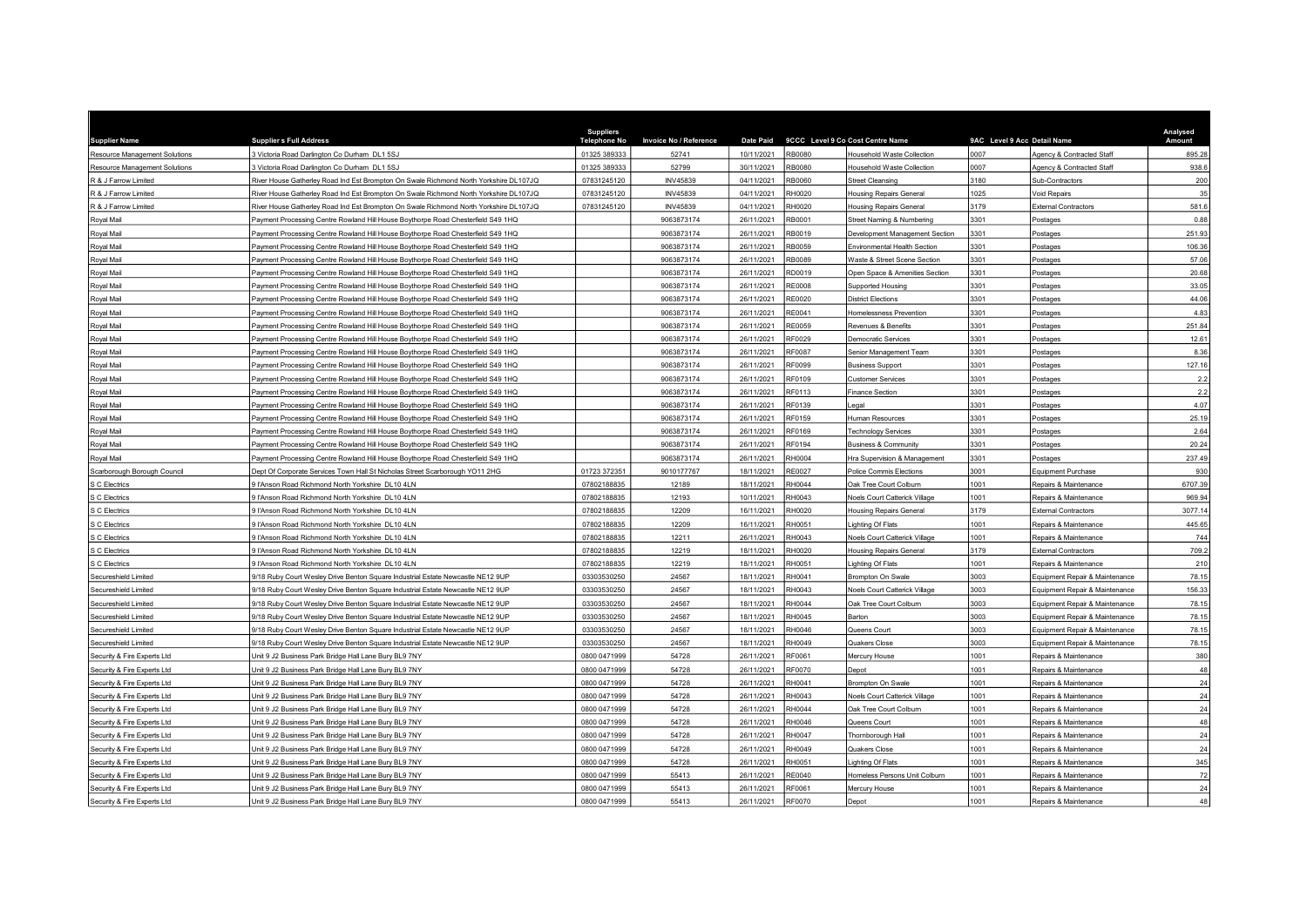| <b>Supplier Name</b>                  | <b>Suppliers Full Address</b>                                                   | <b>Suppliers</b><br>Telephone No | Invoice No / Reference | <b>Date Paid</b> |               | 9CCC Level 9 Co Cost Centre Name    | 9AC Level 9 Acc Detail Name |                                      | Analysed<br>Amount |
|---------------------------------------|---------------------------------------------------------------------------------|----------------------------------|------------------------|------------------|---------------|-------------------------------------|-----------------------------|--------------------------------------|--------------------|
| Security & Fire Experts Ltd           | Jnit 9 J2 Business Park Bridge Hall Lane Bury BL9 7NY                           | 0800 0471999                     | 55413                  | 26/11/2021       | RH0041        | Brompton On Swale                   | 1001                        | Repairs & Maintenance                | 24                 |
| Security & Fire Experts Ltd           | Jnit 9 J2 Business Park Bridge Hall Lane Bury BL9 7NY                           | 0800 0471999                     | 55413                  | 26/11/2021       | RH0043        | Noels Court Catterick Village       | 1001                        | Repairs & Maintenance                | 24                 |
| Security & Fire Experts Ltd           | Jnit 9 J2 Business Park Bridge Hall Lane Bury BL9 7NY                           | 0800 0471999                     | 55413                  | 26/11/2021       | RH0045        | Barton                              | 1001                        | Repairs & Maintenance                | 24                 |
| Security & Fire Experts Ltd           | Jnit 9 J2 Business Park Bridge Hall Lane Bury BL9 7NY                           | 0800 0471999                     | 55413                  | 26/11/2021       | RH0046        | Queens Court                        | 1001                        | Repairs & Maintenance                | 24                 |
| Security & Fire Experts Ltd           | Jnit 9 J2 Business Park Bridge Hall Lane Bury BL9 7NY                           | 0800 0471999                     | 55413                  | 26/11/2021       | <b>RH0047</b> | Thornborough Hall                   | 1001                        | Repairs & Maintenance                | 24                 |
| Security & Fire Experts Ltd           | Unit 9 J2 Business Park Bridge Hall Lane Bury BL9 7NY                           | 0800 0471999                     | 55413                  | 26/11/2021       | RH0049        | Quakers Close                       | 1001                        | Repairs & Maintenance                | 24                 |
| Security & Fire Experts Ltd           | Jnit 9 J2 Business Park Bridge Hall Lane Bury BL9 7NY                           | 0800 0471999                     | 55413                  | 26/11/2021       | RH0051        | ighting Of Flats                    | 1001                        | Repairs & Maintenance                | 345                |
| Selby District Council                | Foa lain Johnson Civic Centre Doncaster Road Selby North Yorkshire YO8 9FT      | 01757 705101                     | 4081157                | 23/11/2021       | <b>RE0059</b> | Revenues & Benefits                 | 3561                        | Subscriptions                        | 1250               |
| Shaw & Sons Ltd                       | Shaway House 21 Bourne Park Bourne Road Crayford DA1 4BZ                        | 01322 621100                     | 0000282931             | 11/11/2021       | RE0027        | Police Commis Elections             | 052                         | <b>Stationery</b>                    | 1201.63            |
| Softcat                               | Thames Industrial Estate Fieldhouse Lane Marlow Bucks SL7 1LW                   | 01628 403403                     | INV03218870            | 04/11/2021       | RZ6812        | Network                             | Z604                        | ecurity                              | 4083.73            |
| Softcat                               | Thames Industrial Estate Fieldhouse Lane Marlow Bucks SL7 1LW                   | 01628 403403                     | INV03232082            | 11/11/2021       | RF0169        | <b>Technology Services</b>          | 3368                        | Software Maint                       | 67819.13           |
| Stainton Lighting Design Services Ltd | Billingham Reach Industrial Estate Haverton Hill Stockton On Tees TS23 1PX      | 01642 766114                     | 3720                   | 16/11/2021       | RC0000        | Footway Lighting                    | 3124                        | <b>Consultancy Fees</b>              | 1537.92            |
| Stephen Austin & Sons Ltd             | Caxton Hill Hertford Hertfordshire SG13 7LU                                     | 01992 585821                     | 45594                  | 30/11/2021       | <b>RE0027</b> | Police Commis Elections             | 3301                        | Postages                             | 18503.8            |
| Sumillion                             | Worting House Church Lane Basingstoke Hampshire RG23 8PX                        | 0333 0111 897                    | <b>INV-78677</b>       | 26/11/2021       | RZ6814        | <b>Desktops</b>                     | Z607                        | esktops                              | 3696               |
| Sure Maintenance Limited              | Jnit 16 The Matchworks Speke Road Liverpool L19 2RF                             | 0151 7285700                     | 315419                 | 04/11/2021       | RB0030        | Cemeteries                          | 1015                        | <b>Sas Servicing Contract</b>        | 6.32               |
| Sure Maintenance Limited              | Jnit 16 The Matchworks Speke Road Liverpool L19 2RF                             | 0151 7285700                     | 315419                 | 04/11/2021       | RH0020        | <b>Housing Repairs General</b>      | 1015                        | <b>Gas Servicing Contract</b>        | 9052.88            |
| Sure Maintenance Limited              | Unit 16 The Matchworks Speke Road Liverpool L19 2RF                             | 0151 7285700                     | 315892                 | 11/11/2021       | RH0020        | <b>Housing Repairs General</b>      | 1015                        | <b>Gas Servicing Contract</b>        | 929.67             |
| Sure Maintenance Limited              | Unit 16 The Matchworks Speke Road Liverpool L19 2RF                             | 0151 7285700                     | 315895                 | 18/11/2021       | RH0020        | <b>Housing Repairs General</b>      | 1015                        | <b>Gas Servicing Contract</b>        | 548.82             |
| Terrafix Ltd                          | Unit 23c Newfield Industrial Estate High Street Tunstall Stoke On Trent ST6 5PD | 01782 577015                     | 120217                 | 26/11/2021       | RT0000        | Transport                           | 3396                        | Direct Computer Costs                | 1872               |
| The Oyster Partnership Ltd            | St Albans House 57-59 Haymarket London SW1Y 4QX                                 | 020 7766 9000                    | 10909473               | 26/11/2021       | RB0019        | Development Management Section      | 0007                        | Agency & Contracted Staff            | 880.2              |
| The Oyster Partnership Ltd            | St Albans House 57-59 Haymarket London SW1Y 4QX                                 | 020 7766 9000                    | 10912121               | 26/11/2021       | RB0019        | Development Management Section      | 0007                        | Agency & Contracted Staf             | 1178.55            |
| The Oyster Partnership Ltd            | St Albans House 57-59 Haymarket London SW1Y 4QX                                 | 020 7766 9000                    | 10912650               | 10/11/2021       | RE0041        | <b>Homelessness Prevention</b>      | 2007                        | Agency & Contracted Staff            | 1372.14            |
| The Oyster Partnership Ltd            | St Albans House 57-59 Haymarket London SW1Y 4QX                                 | 020 7766 9000                    | 10913180               | 04/11/2021       | RE0041        | Iomelessness Prevention             | 007                         | Agency & Contracted Staff            | 1168.86            |
| The Oyster Partnership Ltd            | St Albans House 57-59 Haymarket London SW1Y 4QX                                 | 020 7766 9000                    | 10913181               | 04/11/2021       | <b>RB0059</b> | Environmental Health Section        | 0007                        | Agency & Contracted Staff            | 2036.2             |
| The Oyster Partnership Ltd            | St Albans House 57-59 Haymarket London SW1Y 4QX                                 | 020 7766 9000                    | 10913716               | 23/11/2021       | <b>RB0059</b> | <b>Environmental Health Section</b> | 0007                        | Agency & Contracted Staff            | 1777.              |
| The Oyster Partnership Ltd            | St Albans House 57-59 Haymarket London SW1Y 4QX                                 | 020 7766 9000                    | 10914255               | 16/11/2021       | RB0019        | Jevelopment Management Section      | 0007                        | Agency & Contracted Staff            | 525                |
| The Oyster Partnership Ltd            | St Albans House 57-59 Haymarket London SW1Y 4QX                                 | 020 7766 9000                    | 10914256               | 16/11/2021       | RB0019        | Development Management Section      | 0007                        | Agency & Contracted Staff            | 1191.15            |
| The Oyster Partnership Ltd            | St Albans House 57-59 Haymarket London SW1Y 4QX                                 | 020 7766 9000                    | 10914257               | 16/11/2021       | RE0041        | <b>Homelessness Prevention</b>      | 0007                        | <b>Agency &amp; Contracted Staff</b> | 1355.64            |
| The Oyster Partnership Ltd            | St Albans House 57-59 Haymarket London SW1Y 4QX                                 | 020 7766 9000                    | 10914258               | 23/11/2021       | RB0059        | Environmental Health Section        | 0007                        | Agency & Contracted Staff            | 1766.2             |
| The Oyster Partnership Ltd            | St Albans House 57-59 Haymarket London SW1Y 4QX                                 | 020 7766 9000                    | 10914775               | 26/11/2021       | RB0019        | Development Management Section      | 0007                        | Agency & Contracted Staff            | 1121.              |
| The Oyster Partnership Ltd            | St Albans House 57-59 Haymarket London SW1Y 4QX                                 | 020 7766 9000                    | 10914776               | 23/11/2021       | RE0041        | Homelessness Prevention             | 0007                        | Agency & Contracted Staff            | 1342.1             |
| The Oyster Partnership Ltd            | St Albans House 57-59 Haymarket London SW1Y 4QX                                 | 020 7766 9000                    | 10914777               | 26/11/2021       | RB0059        | Environmental Health Section        | 0007                        | Agency & Contracted Staff            | 1766.25            |
| T & J Cleaning Equipment              | Jackson Court Olympic Way Gallowfields Trading Estate Richmond DL10 4FD         | 01748 826 200                    | 16434                  | 16/11/2021       | RT0000        | Transport                           | 2020                        | Vehicle Consumables                  | 866.2              |
| Tmp (Uk) Ltd                          | 265 Tottenham Court Road London W1T 7RQ                                         | 0207 4108400                     | 209080                 | 11/11/2021       | RB0019        | Development Management Section      | 3691                        | <b>Advertising General</b>           | 1572.09            |
| Tmp (Uk) Ltd                          | 65 Tottenham Court Road London W1T 7RQ                                          | 0207 4108400                     | 215121                 | 04/11/2021       | RB0019        | Development Management Section      | 691                         | <b>Idvertising General</b>           | 673.7              |
| Tmp (Uk) Ltd                          | 265 Tottenham Court Road London W1T 7RQ                                         | 0207 4108400                     | 217162                 | 18/11/2021       | RB0019        | Development Management Section      | 3691                        | <b>Advertising General</b>           | 853.4              |
| Tmp (Uk) Ltd                          | 265 Tottenham Court Road London W1T 7RQ                                         | 0207 4108400                     | 219695                 | 30/11/2021       | RB0019        | Development Management Section      | 8058                        | Books & Publications                 | 973.2              |
| <b>Tolent Solutions Limited</b>       | Derwent House 5th Avenue Business Park Team Valley Gateshead NE11 0NL           | 0333 101 3110                    | <b>TSA06044</b>        | 04/11/2021       | RH0020        | <b>Housing Repairs General</b>      | 1025                        | Void Repairs                         | 729                |
| <b>Tolent Solutions Limited</b>       | Derwent House 5th Avenue Business Park Team Valley Gateshead NE11 0NL           | 0333 101 3110                    | <b>TSA06045</b>        | 04/11/2021       | RH0020        | <b>Housing Repairs General</b>      | 1025                        | Void Repairs                         | 624                |
| <b>Tolent Solutions Limited</b>       | Derwent House 5th Avenue Business Park Team Valley Gateshead NE11 0NL           | 0333 101 3110                    | <b>TSA06046</b>        | 10/11/2021       | RH0020        | <b>Housing Repairs General</b>      | 025                         | oid Repairs                          | 789                |
| <b>Tolent Solutions Limited</b>       | Derwent House 5th Avenue Business Park Team Valley Gateshead NE11 0NL           | 0333 101 3110                    | <b>TSA06047</b>        | 04/11/2021       | RH0020        | <b>Housing Repairs General</b>      | 025                         | Void Repairs                         | 766.               |
| <b>Tolent Solutions Limited</b>       | Derwent House 5th Avenue Business Park Team Valley Gateshead NE11 0NL           | 0333 101 3110                    | TSA06116               | 11/11/2021       | RH0020        | <b>Housing Repairs General</b>      | 025                         | oid Repairs                          | 609                |
| <b>Tolent Solutions Limited</b>       | Derwent House 5th Avenue Business Park Team Valley Gateshead NE11 0NL           | 0333 101 3110                    | TSA06174               | 18/11/2021       | RH0020        | <b>Housing Repairs General</b>      | 1025                        | Void Repairs                         | 774                |
| Veritau North Yorkshire Limited       | West Offices Station Rise York YO1 6GA                                          |                                  | <b>VS0179</b>          | 04/11/2021       | RF0087        | Senior Management Team              | 3124                        | Consultancy Fees                     | 3990               |
| Vistech Services Limited              | Boho Six Offices 5 Linthorpe Road Middlesbrough TS1 1RE                         | 0800 6123280                     | INV-45426              | 10/11/2021       | RE0040        | Iomeless Persons Unit Colburn       | 3122                        | Professional Fees General            | 2290.7             |
| <b>Vivid Resourcing</b>               | 2nd Floor 100 Gray'S Inn Road London WC1X 8AL                                   | 0207 3241915                     | 67054                  | 04/11/2021       | RB0059        | Environmental Health Section        | 0007                        | Agency & Contracted Staff            | 640                |
| <b>Vivid Resourcing</b>               | 2nd Floor 100 Gray'S Inn Road London WC1X 8AL                                   | 0207 3241915                     | 67120                  | 04/11/2021       | RB0059        | Environmental Health Section        | 0007                        | Agency & Contracted Staff            | 1698.7             |
| <b>Vivid Resourcing</b>               | Ind Floor 100 Gray'S Inn Road London WC1X 8AL                                   | 0207 3241915                     | 67121                  | 04/11/2021       | RB0059        | Environmental Health Section        | 0007                        | Agency & Contracted Staff            | 1665               |
| Vivid Resourcing                      | 2nd Floor 100 Gray'S Inn Road London WC1X 8AL                                   | 0207 3241915                     | 67122                  | 04/11/2021       | <b>RB0059</b> | <b>Environmental Health Section</b> | 0007                        | Agency & Contracted Staff            | 640                |
| Vivid Resourcing                      | 2nd Floor 100 Gray'S Inn Road London WC1X 8AL                                   | 0207 3241915                     | 67477                  | 10/11/2021       | RB0059        | <b>Fnvironmental Health Section</b> | 0007                        | Agency & Contracted Staff            | 1743.75            |